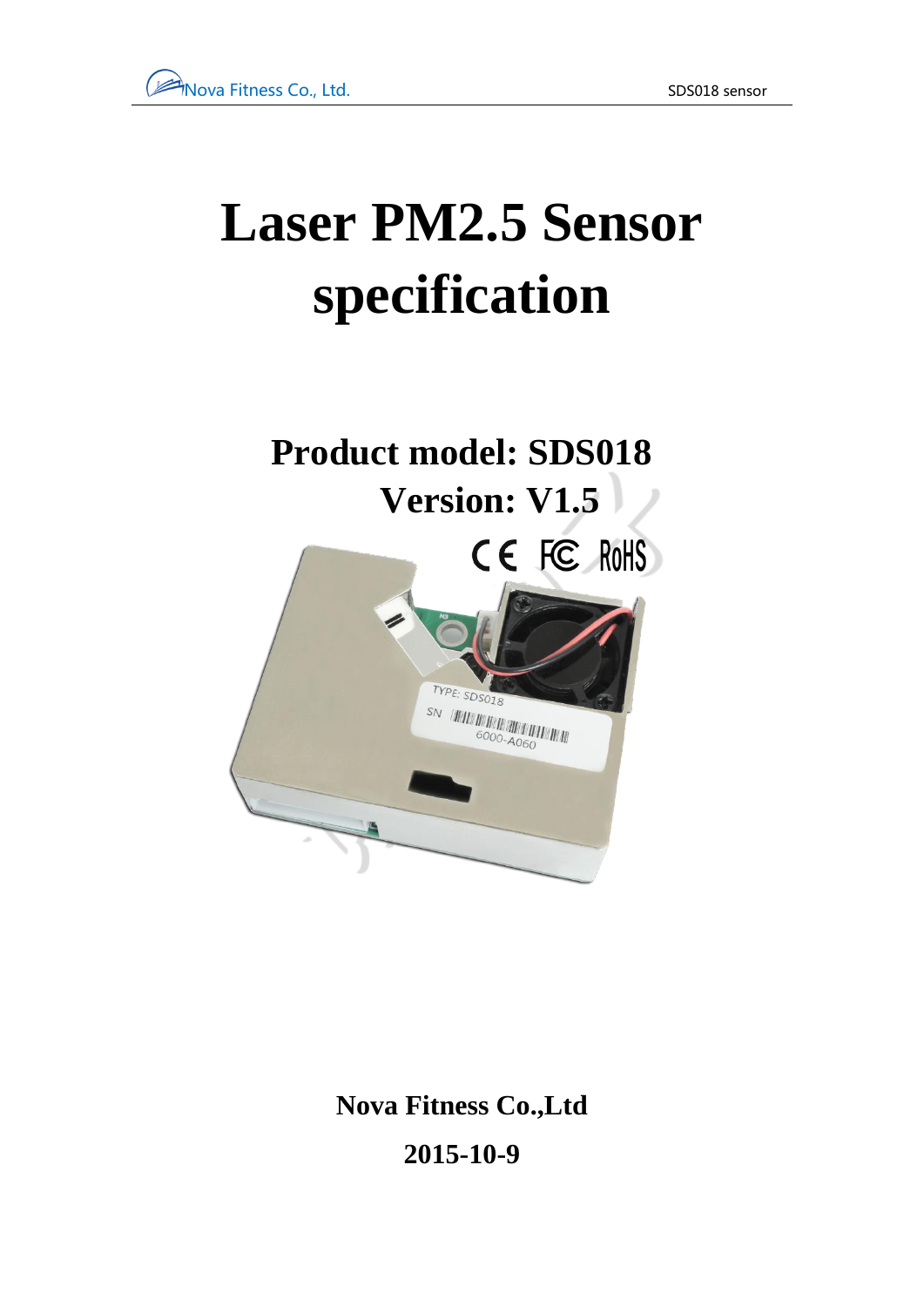#### Contents

| $\cdot$ .7 |
|------------|
|            |
|            |
|            |
|            |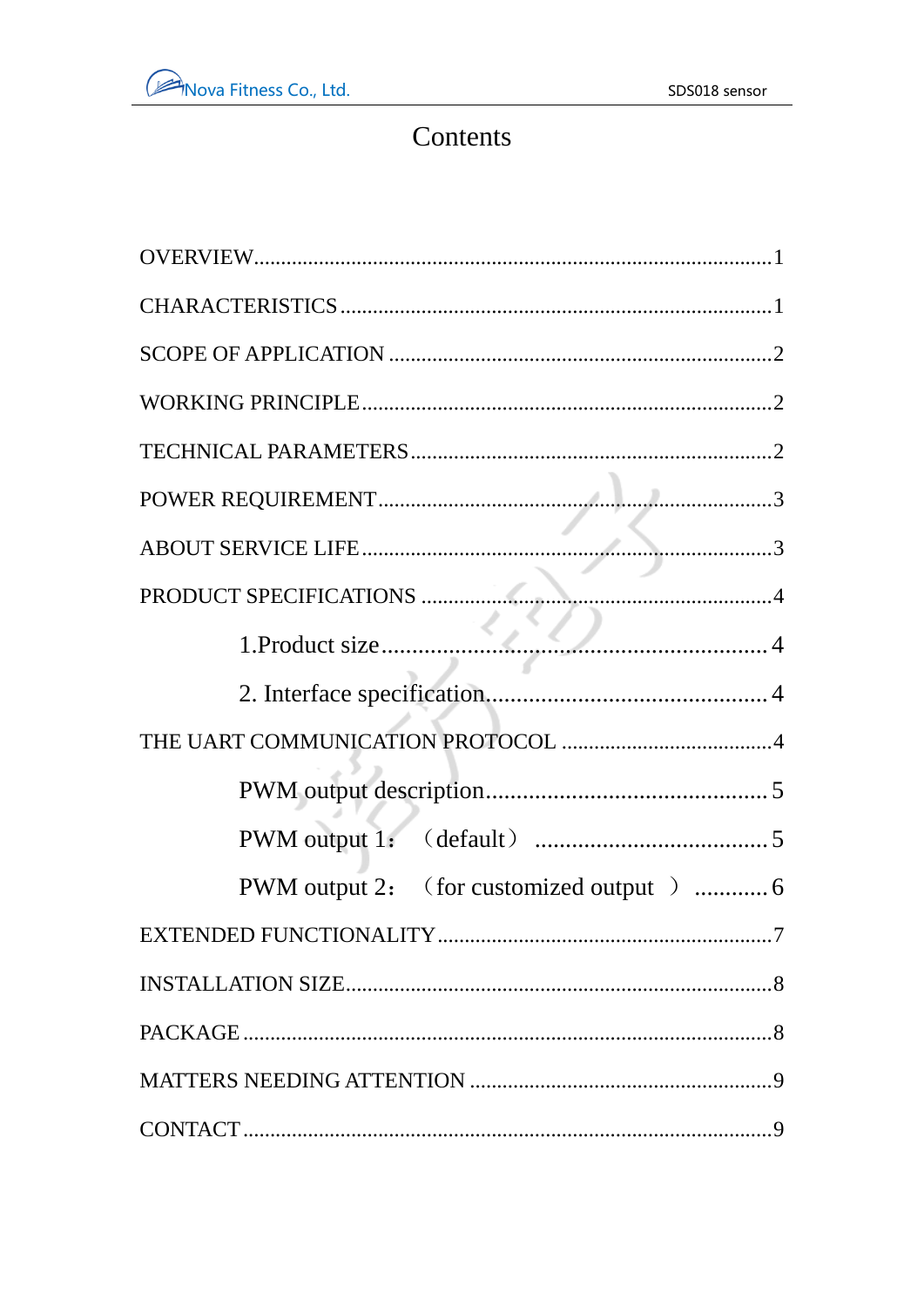#### <span id="page-2-0"></span>**Overview**

The SDS018 using principle of laser scattering ,can get the particle concentration between 0.3 to 10μm in the air. It with digital output and built-in fan is stable and reliable.



#### <span id="page-2-1"></span>**Characteristics**

1. Accurate and Reliable: laser detection, stable, good consistency;

2. Quick response: response time is less than 10 seconds when the scene changes;

3. Easy integration: UART output (or IO output can be customized), fan built-in;

4. High resolution: resolution of  $0.3 \mu$ g/m<sup>3</sup>;

5.Certification: products have passed CE/FCC/RoHS certification.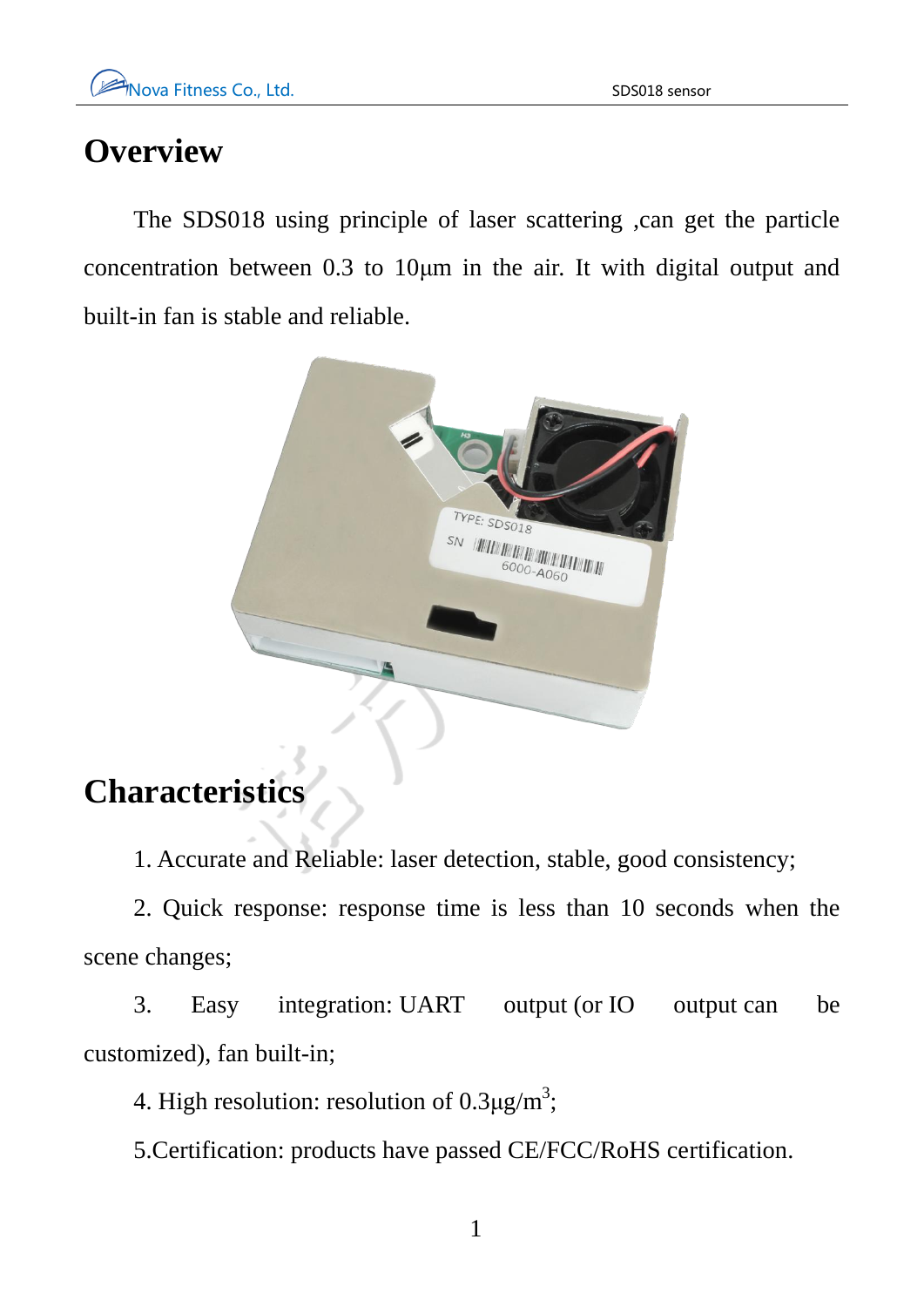#### <span id="page-3-0"></span>**Scope of application**

Detector of PM2.5;Purifier;Fresh air system and other Air purification detection testing fields.

## <span id="page-3-1"></span>**Working principle**

Using laser scattering principle:

Light scattering can be induced when particles go through the detecting area. The scattered light is transformed into electrical signals and these signals will be amplified and processed. The number and diameter of particles can be obtained by analysis because the signal waveform has certain relations with the particles diameter.

#### <span id="page-3-2"></span>**Technical parameters**

| N <sub>o</sub> | Item                          | Parameter                                     | <b>Note</b>    |
|----------------|-------------------------------|-----------------------------------------------|----------------|
| 1              | <b>Measurement parameters</b> | PM2.5, PM10                                   |                |
| $\overline{2}$ | Range                         | 0.0-999.9 $\mu$ g/m <sup>3</sup>              |                |
| 3              | Rated voltage                 | 5V                                            |                |
| $\overline{4}$ | Rated current                 | $60mA \pm 10mA$                               |                |
| 5              | $<$ 4 mA<br>Sleep current     |                                               | Lase&Fan sleep |
| 6              | Temperature range             | Storage environment: $-20 \sim +60^{\circ}$ C |                |
|                |                               | Work environment: $-10 \sim +50^{\circ}$ C    |                |
| 7              | Humidity range                | Storage environment: Max 90%                  |                |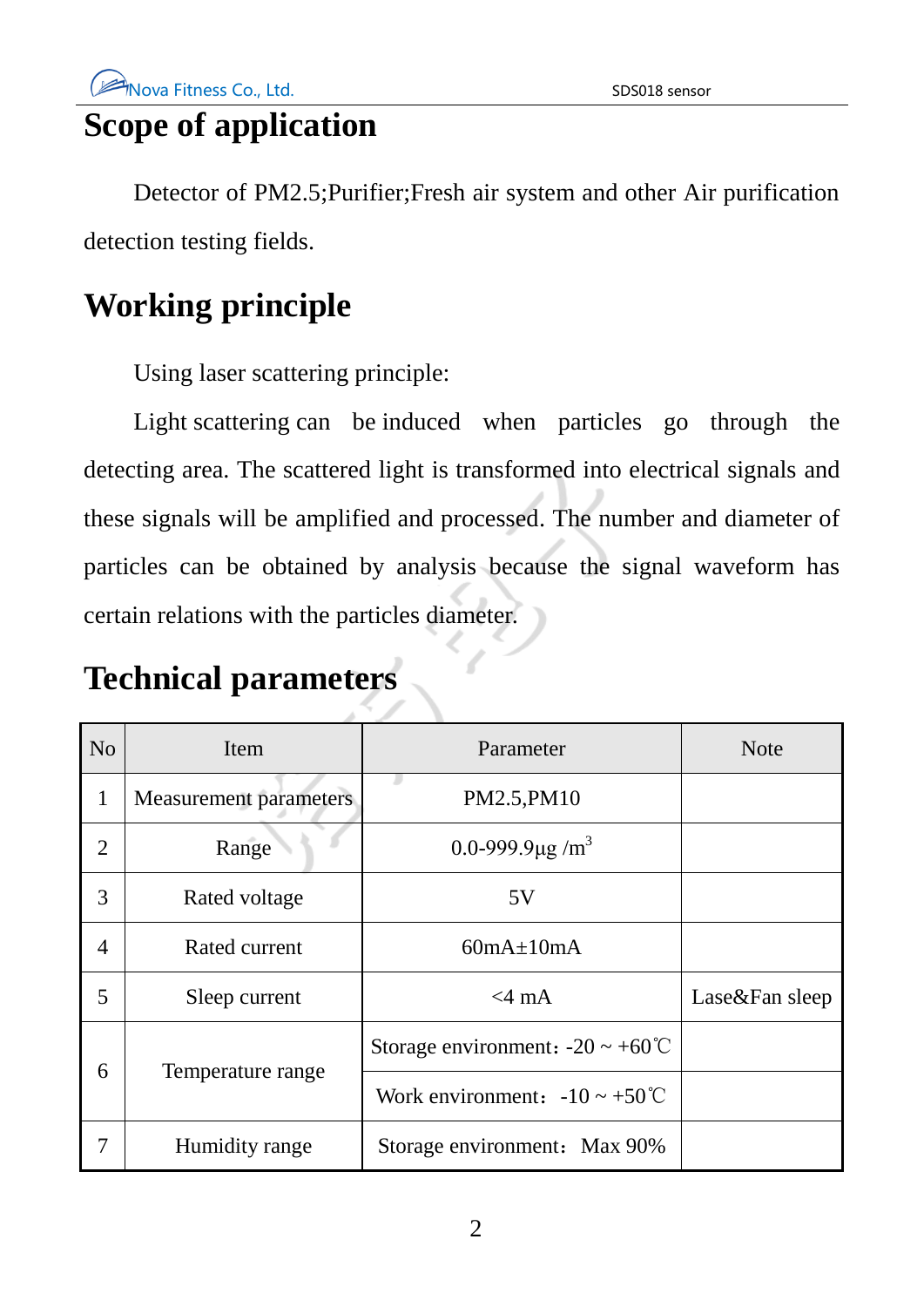

|                              | Work environment: Max 70%        |                    |
|------------------------------|----------------------------------|--------------------|
| 86KPa~110KPa<br>Air pressure |                                  |                    |
| Corresponding time           | 1s                               |                    |
| Serial data                  |                                  |                    |
| output frequency             |                                  |                    |
| Minimum resolution of        |                                  |                    |
| particle                     |                                  |                    |
| Relative error               | Maximum of                       | 25℃,               |
|                              | $\pm 15\%$ and $\pm 10\mu g/m^3$ | 50%RH              |
| Product size                 | 59x45x20mm                       |                    |
| Certification                | <b>CE/FCC/RoHS</b>               |                    |
|                              |                                  | 1Hz<br>$0.3 \mu m$ |

#### <span id="page-4-0"></span>**Power requirement**

Power Voltage: 4.7~5.3V Power supply:  $>1W$ Supply voltage ripple:<20mV

#### <span id="page-4-1"></span>**About service life**

Service life is the key parameter of laser dust sensor. The laser diode in this sensor has high quality and its service life is up to 8000 hours. If you need real-time data (such as detector), you can use the default configuration that measures at the frequency of 1time per second. On the occasion of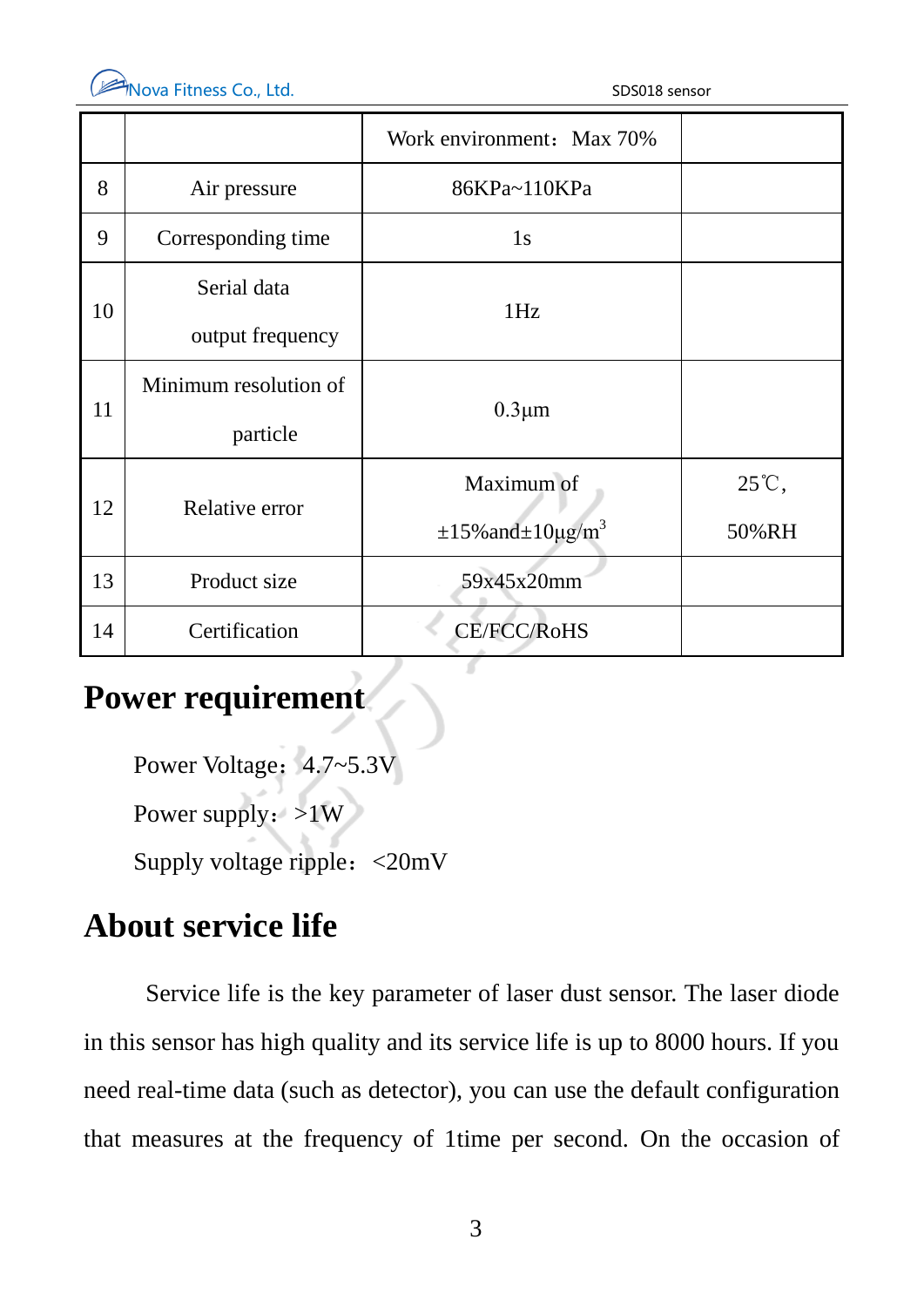real-time demand is not high (such as filter, air quality monitoring, etc.), you can use the discontinuous working method to prolong the service life. For example, you can start the sensor for 30 seconds per minutes. If you have any other requirements, please contact us, we are willing to serve for manufacturers and developers.

## <span id="page-5-0"></span>**Product specifications**

#### <span id="page-5-1"></span>1.Product size

L\*W\*H=59\*45\*20mm

<span id="page-5-2"></span>2.Interface specification

| $*W*H=59*45*20mm$  |             |                                  |  |  |
|--------------------|-------------|----------------------------------|--|--|
| face specification |             |                                  |  |  |
| N <sub>o</sub>     | Name        | Comment                          |  |  |
| 1                  | NC          | <b>Not Connect</b>               |  |  |
| $\overline{2}$     | $1 \mu m$   | PWM output, see for more details |  |  |
| 3                  | 5V          | 5V Input                         |  |  |
| 4                  | $2.5 \mu m$ | PWM output, see for more details |  |  |
| 5                  | <b>GND</b>  | Ground                           |  |  |
| 6                  | R.          | RX of UART (TTL) @3.3V           |  |  |
|                    | T           | TX of UART $(TTL)$ @3.3V         |  |  |

PS: The distance between each pin is 2.54mm.

#### <span id="page-5-3"></span>**The UART communication protocol**

Bit rate  $: 9600$ Data bit : 8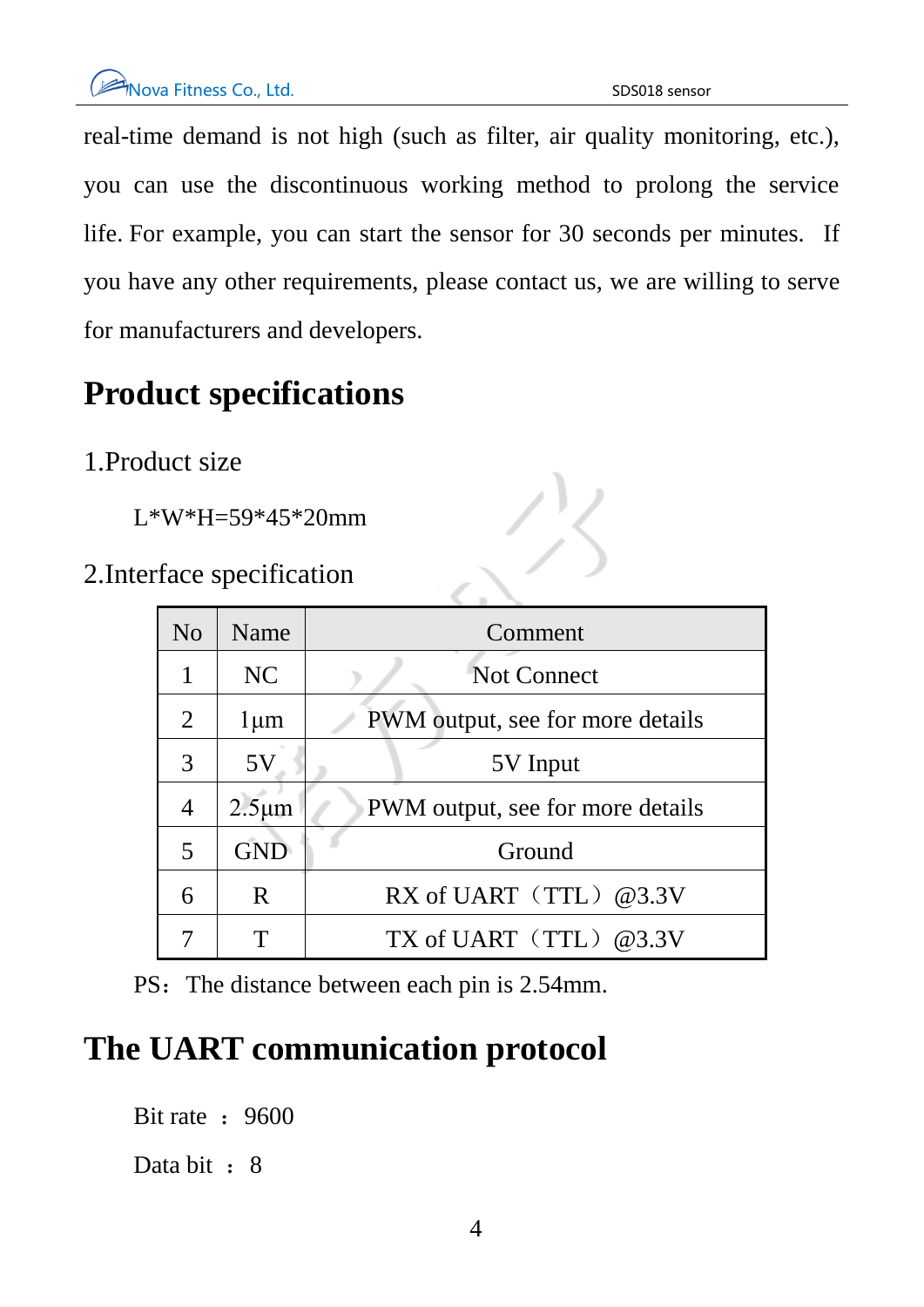**Nova Fitness Co., Ltd.** SDS018 sensor

Parity bit: NO

stop bit : 1

Packet frequency: 1Hz

| The number of bytes | Name              | Content         |  |
|---------------------|-------------------|-----------------|--|
| $\left( \right)$    | Message header    | AA              |  |
| 1                   | Commander No.     | C <sub>0</sub>  |  |
| 2                   | DATA 1            | PM2.5 Low byte  |  |
| 3                   | DATA <sub>2</sub> | PM2.5 High byte |  |
| $\overline{4}$      | DATA <sub>3</sub> | PM10 Low byte   |  |
| 5                   | DATA4             | PM10 High byte  |  |
| 6                   | DATA <sub>5</sub> | ID byte 1       |  |
| $\overline{7}$      | DATA 6            | ID byte 2       |  |
| 8                   | Check-sum         | Check-sum       |  |
| $\mathbf Q$         | Message tail      | AB              |  |

Check-sum: Check-sum=DATA1+DATA2+...+DATA6。

PM2.5 value: $PM2.5(\mu g/m^3) = ((PM2.5 \text{ High byte*256}) + PM2.5 \text{ low byte})/10$ PM10 value: $PM10(\mu g/m^3) = ((PM10 \text{ high byte*256}) + PM10 \text{ low byte})/10$ 

<span id="page-6-0"></span>PWM output description

PWM have 2 types of output. One is default ,the other is customized.

<span id="page-6-1"></span>PWM output 1: (default)

Output range:

PM2.5: 0-999μg/m<sup>3</sup>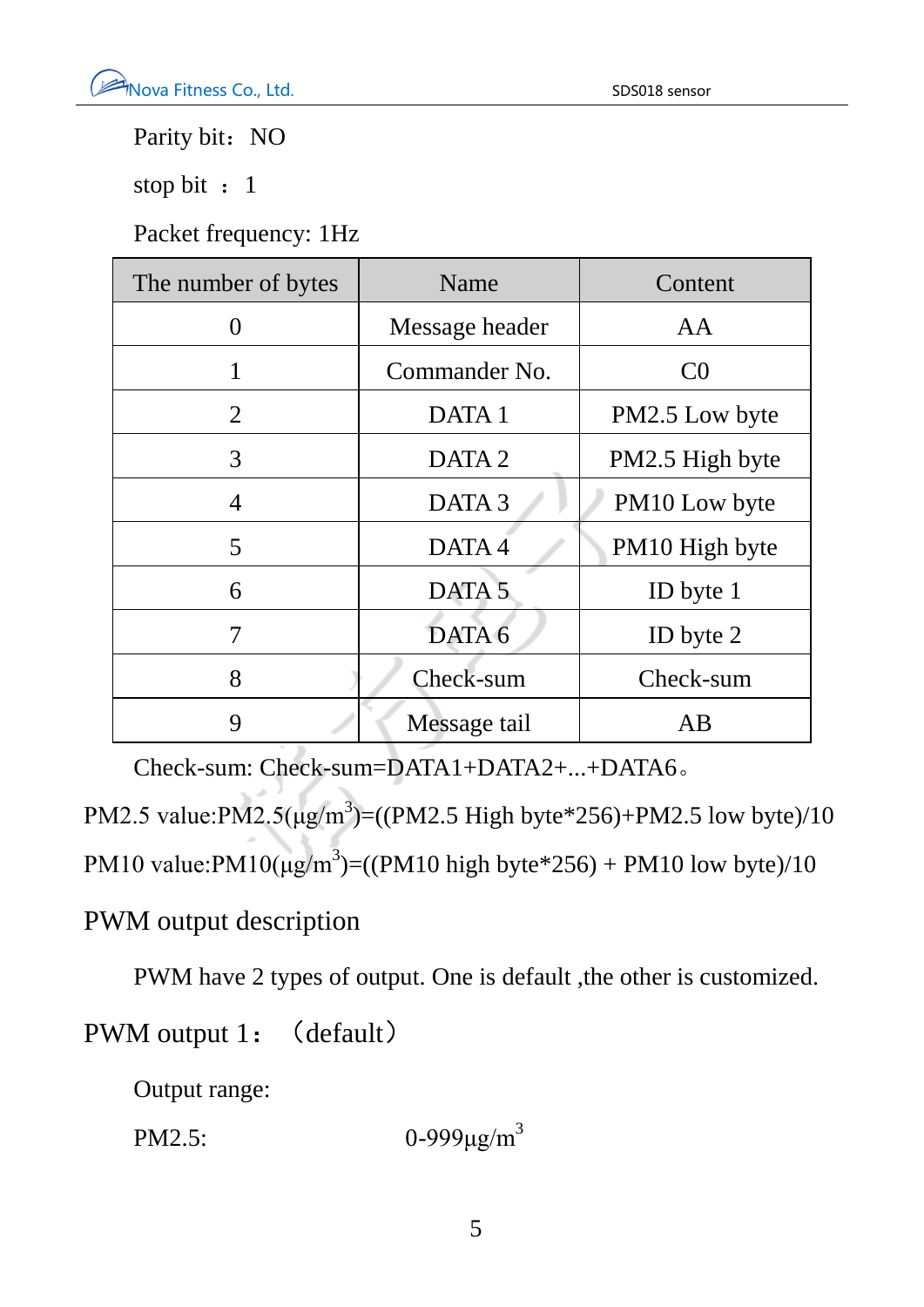

<span id="page-7-0"></span>PWM output 2: (for customized output)

PWM output with a low pulse signal, the acquisition cycle is 5s or multiples of 5s.The low pulse output signal of the second pin corresponds to the particle whose concentration is greater than 1μm.The low pulse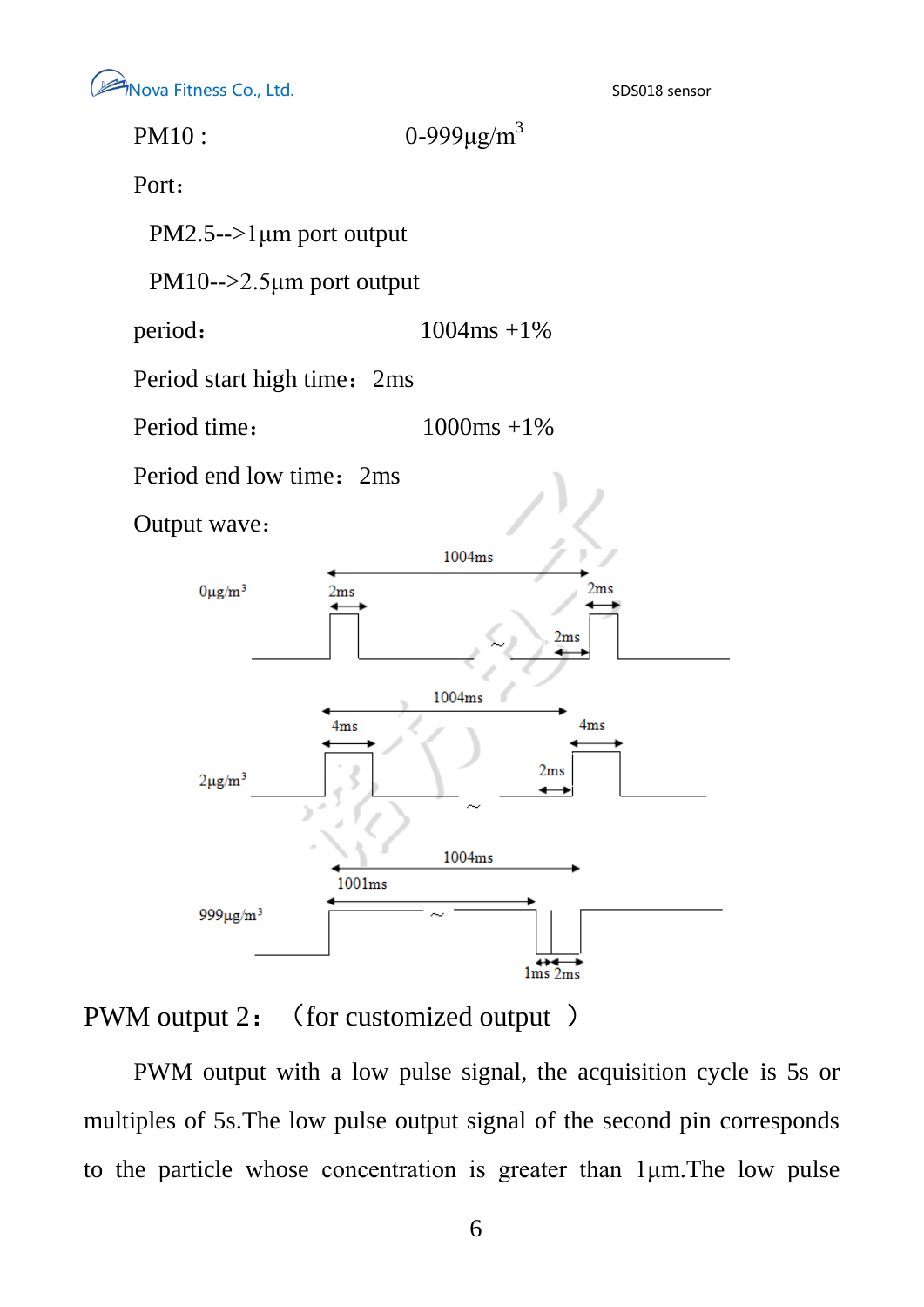output signal of the fourth pin corresponds to the particle whose concentration is greater than 2.5μm.

If the acquisition cycle is 5s:

Low pulse duty ratio  $\left(\% \right) =$  All low pulse width (ms) / 5000(ms)\* 100 (ms)

Low pulse duty ratio has a linear relation with dust concentration, the corresponding relationship as below:

| Low pulse duty ratio (%) Concentration of particulates ( $\mu$ g/m <sup>3</sup> ) |
|-----------------------------------------------------------------------------------|
|                                                                                   |
| 500                                                                               |
| ggc                                                                               |

 $PM2.5(\mu g/m^3) = (Low pulse duty ratio of the second pin-Low pulse)$ duty ratio of the fourth)\*1000/40

PM10( $\mu$ g/m<sup>3</sup>) = (Low pulse duty ratio of the second pin)\*1000/40 The typical values of low pulse width:

| Parameter       | Minimum $(ms)$ Typical value $(ms)$ Maximum $(ms)$ |     |
|-----------------|----------------------------------------------------|-----|
| Low pulse width |                                                    | 100 |

## <span id="page-8-0"></span>**Extended functionality**

- 1.Manual hibernation(Sleep and wake up)
- 2.Timed hibernate(Cycle to work)
- 3.User ID setting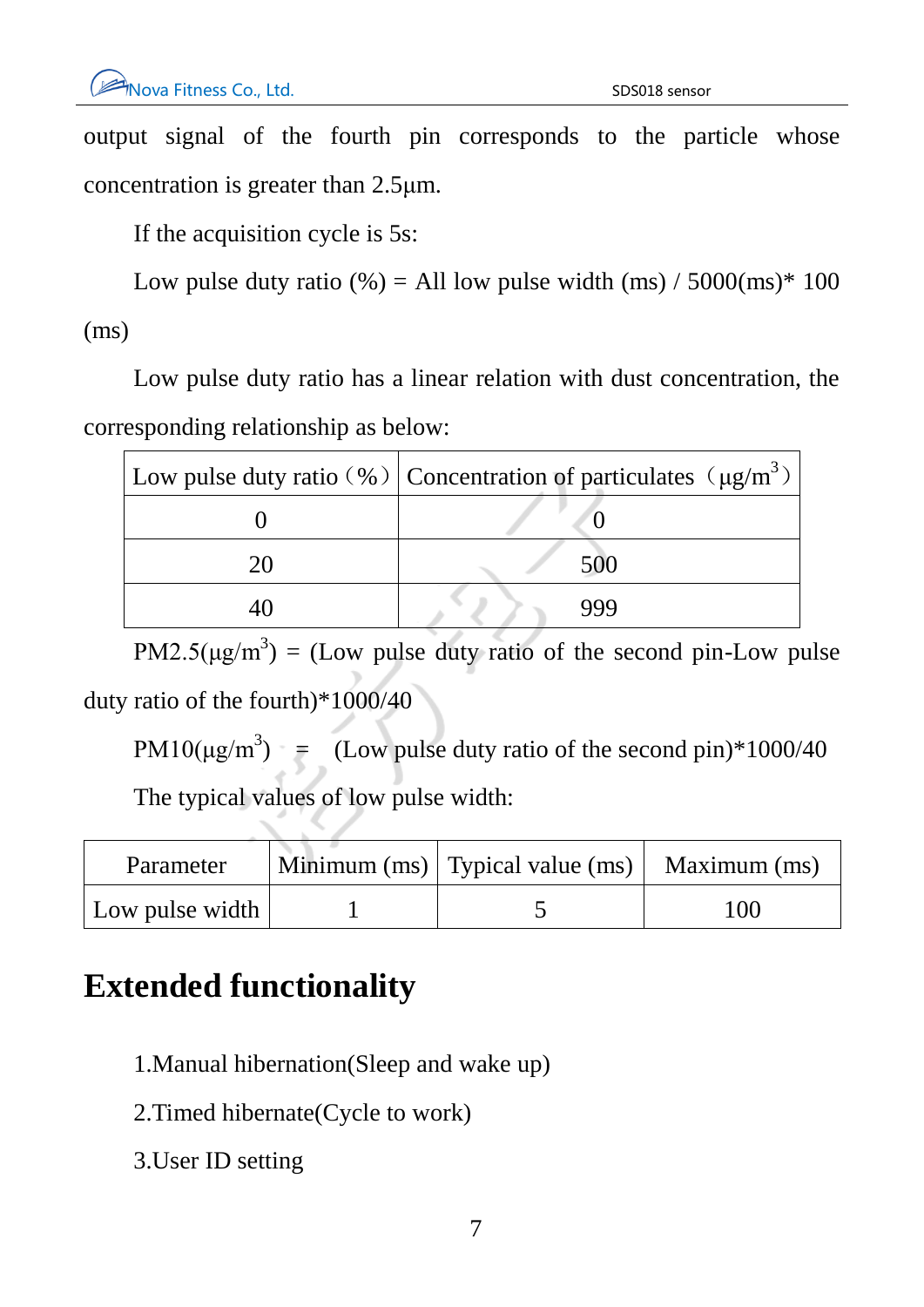4.Set data reporting mode(Active report and query report)

5.Version number query

If you have any other requirements, please contact us.

## <span id="page-9-0"></span>**Installation size**

<span id="page-9-1"></span>